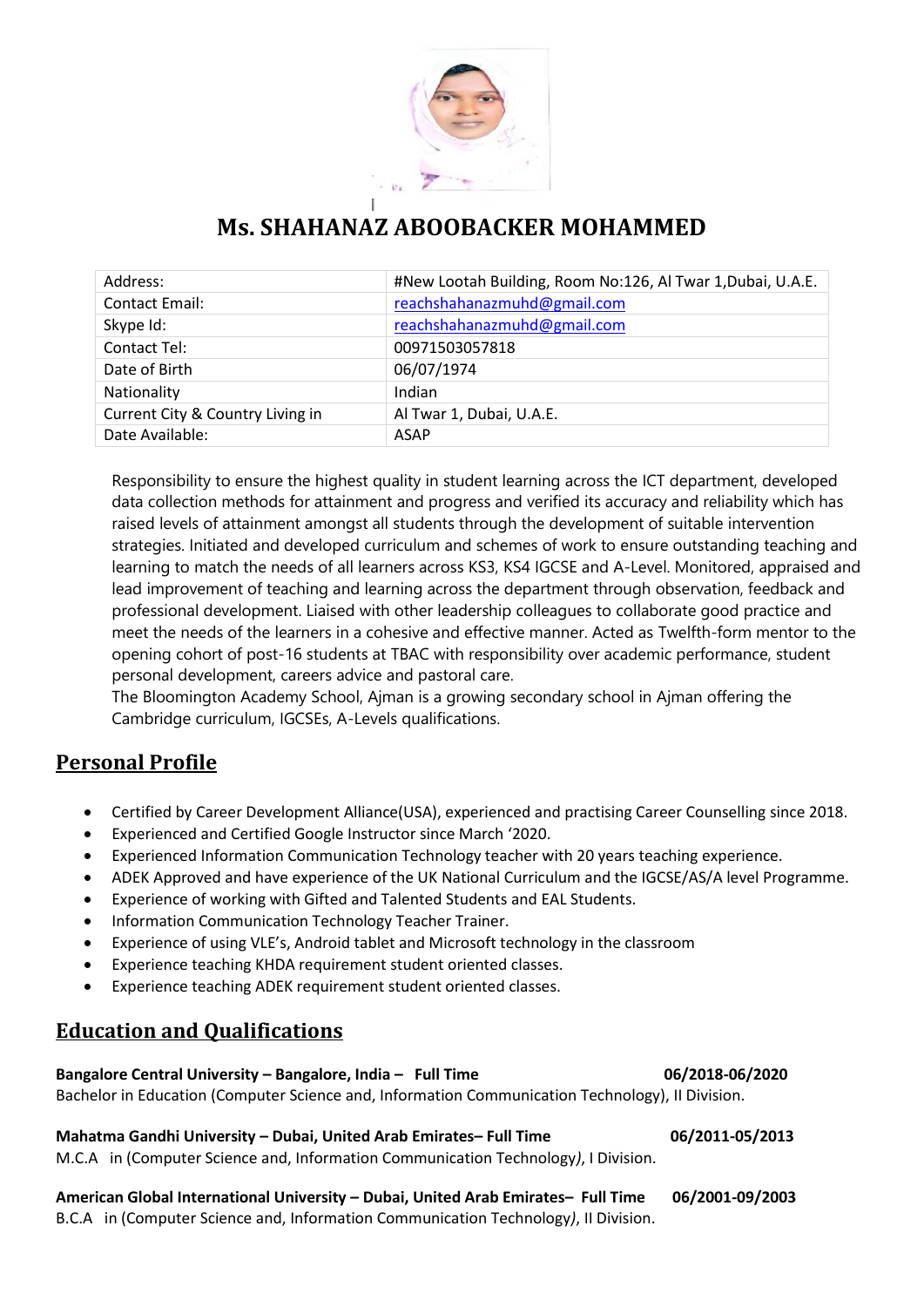# **Leadership Skills:**

### **The Bloomington Academy School-Ajman, UAE-Full Time 04/2021 - Till date. Head Of Section-HOS**

# **Secondary Phase**

# **Responsibilities and Achievements:**

- Conducting regular Continuous Professional Development Session for Secondary Staffs on regular basis.
- Organising and coordinating VLE App oriented classes.
- Allotment of workload to teachers and subjects.
- Daily reports, Long term plan, Medium Term plan and Short Term Plan, and Timetable, Annual Examination scheduling.
- Re-emphasising the online resources and subject based resources.
- Create and implement Subject curriculum and frameworks across the grades.
- Delegating duties to HODs and Monitoring for Quality Assurances.
- Promote Research/enquiry based learning (RBL), critical thinking and cross circular links and departments.
- Follow-up with Parents on regular basis for Students Progress and Developments.

# **Teaching Experience**

## **The Bloomington Academy School-Ajman, UAE-Full Time 08/2020 - Till date. HOD Computing, Computer Science and Information Communication Technology. Examination Coordinator, Secondary Phase**

**Responsibilities and Achievements:**

- Conducting regular Career Counselling session for Grade 9-11 on regular basis.
- Organising and coordinating Virtual Career Fair along with Intelligent Partners.
- Create and implement grade curriculum and frameworks across the grades.
- Assignment of Grades proportionate to the teachers in the department.
- Promote Research/enquiry based learning (RBL), critical thinking and cross circular links and departments.
- Created resources for the Computing, Computer Science and Information Communication Technology Department.
- Guiding the team to delivering Cambridge based learning Outcome classes.
- Guiding the team to design and Promote a Research/Enquiry based learning modules.
- Guiding the team to conduct differentiating lessons to meet the needs of various local and expatriate students.
- Guiding the team members to adapt as well mould as per the situation needs.
- Guiding the team to Promote Research/Enquiry based learning (RBL), Critical thinking and Cross Circular Links.
- Guiding the team to Create resources for the Computing, Computer Science and Information Communication Technology Department
- Guiding the team in Allotting and analysing various projects as per students need.

# **Global English School – Al Ain, UAE – Full Time 08/2018**-**07/2020 Senior Secondary ICT Teacher**

## **Responsibilities and Achievements:**

- Delivering Cambridge based learning Outcome classes.
- Design and Promote a Research/Enquiry based learning modules.
- Differentiating lessons to meet the needs of various local and expatriate students.
- Ability to adapt as well mould as per the situation needs.
- Promote Research/Enquiry based learning (RBL), Critical thinking and Cross Circular Links.
- Created resources for the Information Communication Technology Department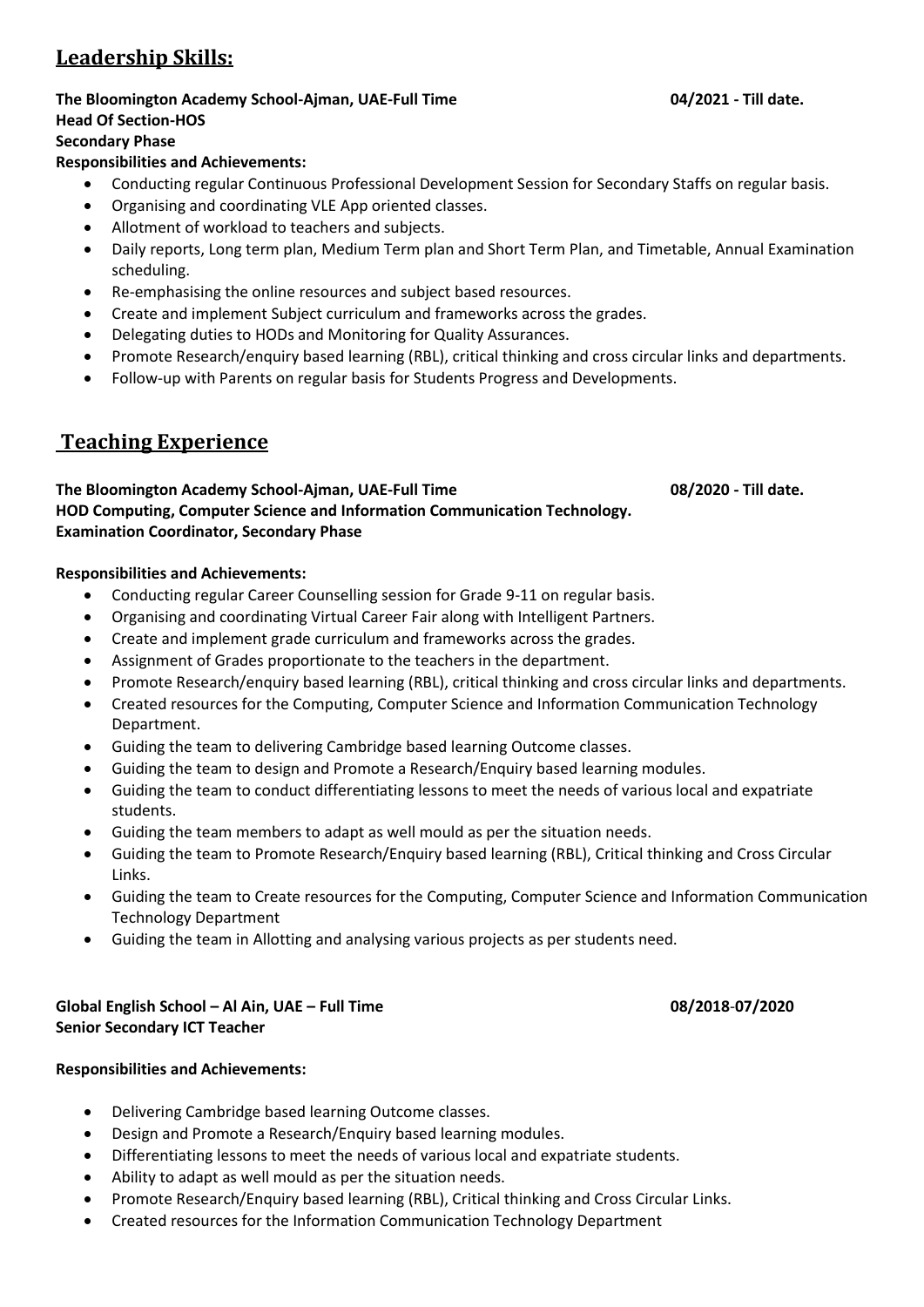- Allotting and analysing various projects as per students need.
- Career Guidance and Counselling the Grade 10, 11 ,12 students at regular interval throughout the Academic term.
- Organising various extra circular programmes.

## **Sadhbhavana World School – India – Full Time 06/2017**-**3/2018 IB MYP English Teacher**

# **Responsibilities and Achievements:**

- Assisted in creating resources for English Department on Activity based learning in the schools and delivered training to teachers.
- Collaborative designing and planning.
- Differentiating lessons to meet the needs of various local and expatriate students.
- Being a Form Tutor.
- Carrying out Co-circular activities and class assembly.
- Creating and setting up the after school English creative writing.

## **St. Francis Convent School Palayur – India– Full Time 01/2016** -**05/2017 ICSE Secondary ICT Teacher Responsibilities and Achievements:**

- Teaching Year 7-Year 10 Computer Science, Information Technology and, Information Communication Technology.
- Experience of the **ICS** Examination Board.
- Creating Computer Science projects and workshops for students.
- Creating resources for the Computer Science and, Information Communication Technology Department.
- Filling in when the Head of Department was not available.
- Form Tutor for Year 7 carry out pastoral duties.

## **JSS International School Dubai – UAE – Full Time 03/2013** -**11/2015 ICSE-ICT coordinator -Academics Responsibilities and Achievements:**

- Create and implement class curriculum and syllabuses across the grades.
- Promote Research/enquiry based learning (RBL), critical thinking and cross circular links.
- Created resources for the Information Communication Technology Department.
- Created wall displays and class activity displays for KHDA Inspections.
- Organising Class Excursion and Field trips.

### **English Language School Dubai – UAE – Full Time 02/2001** -**05/2006 IGCSE and O level Information Communication Technology Teacher 01/2011 -12/2013 Responsibilities and Achievements:**

- Delivering Edexcel based learning classes.
- Design and Promote a Research/Enquiry based learning modules.
- Allotting and analysing various projects as per students need.
- Organising various extra circular programmes.
- Ability to adapt as well mould as per the situation needs.